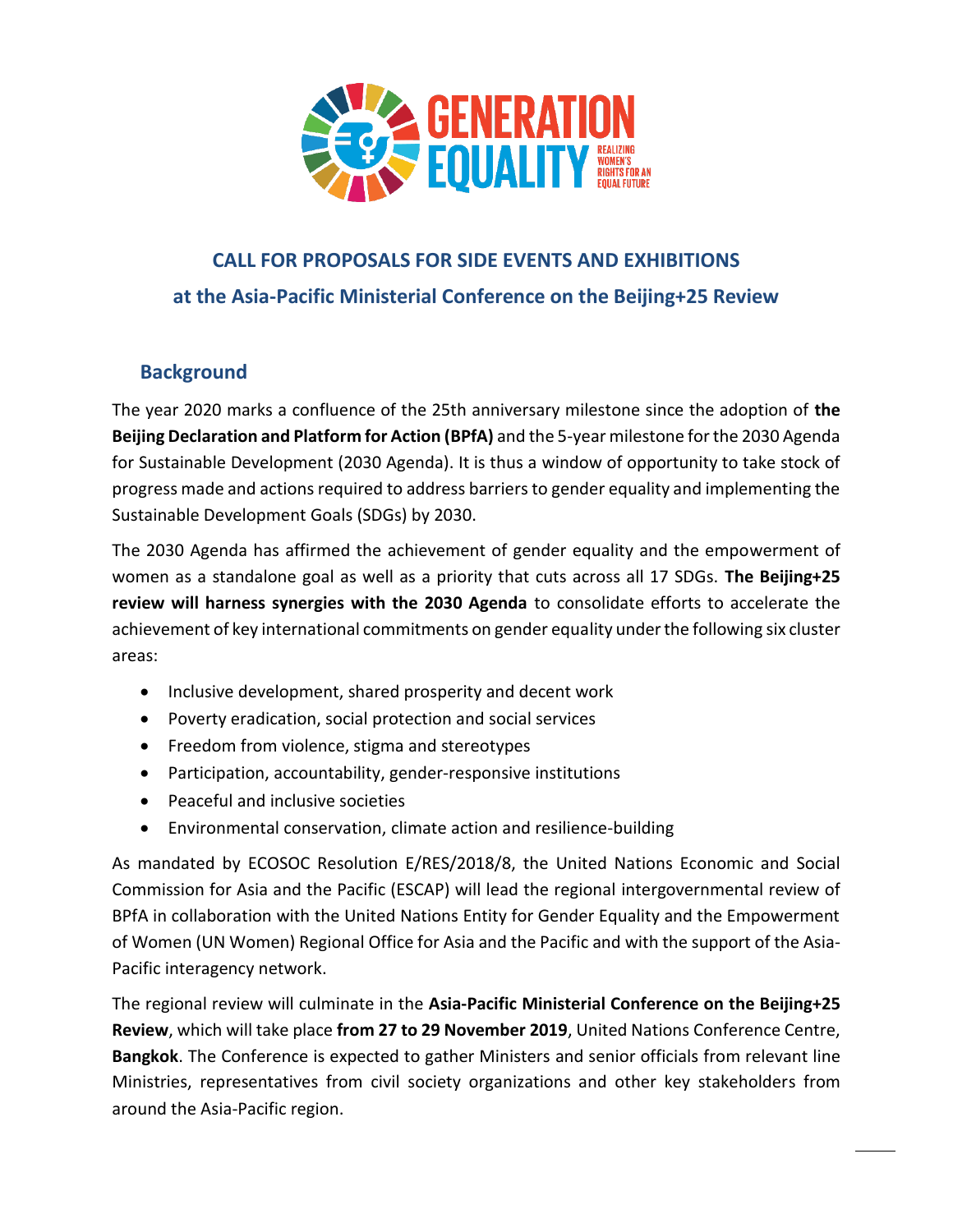One key aspect of the Conference is the showcasing of good practices, innovative initiatives and cutting edge thinking to advance gender equality and women's empowerment under the clusters outlined above. Space is thus allocated for side events and exhibitions to share knowledge and experiences as well as promote dialogue during the Conference.

## **Call for proposals:**

This call for proposals for side events and exhibitions is inviting interested Member States, UN partners, Civil Society, Academia and international organizations to submit concept notes using the downloadable concept note template form by **20 August 2019.**

Given the finite number of rooms and conference services available, the organizers are encouraged to work in an integrated manner and ensure thematic coherence. Innovative development solutions for gender equality that use technology are especially encouraged.

Organizers are kindly requested to hold their event in English or make their own interpretation arrangements as interpretation services are not available for side events.

### **A set of key questions that will guide the review and assessment of the proposals received:**

Side events and exhibitions sponsored by Governments will be given priority. In order to ensure that as many organizers can be involved as possible, side event and exhibition proposals should be based on collaborative partnering.

- ✓ *Is the side event/exhibition sponsored by a Member State?*
- ✓ *Is the side event/exhibition a collaboration among a broad range of stakeholders (e.g. UN Agencies, CSOs, Academia, Youth, Private Sector)?*
- ✓ *Is there a High-Level Speaker involved in the side event/exhibition?*

One of the co-organizers of the proposed side event/exhibition should be designated as a lead organizer. A co-organizer should not be the lead organizer of more than one side event/exhibition.

#### ✓ *Is the lead organizer involved in other side events/exhibitions?*

The proposed side event/exhibition should make a clear link to one or more of the 12 critical areas of concern of the BPfA. The side event/exhibition should also constitute a potential contribution to the outcome of the Beijing+25 Review as well as provide innovative and original perspectives on achieving gender equality and the empowerment of women in synergy with the 2030 Agenda and the Sustainable Development Goals.